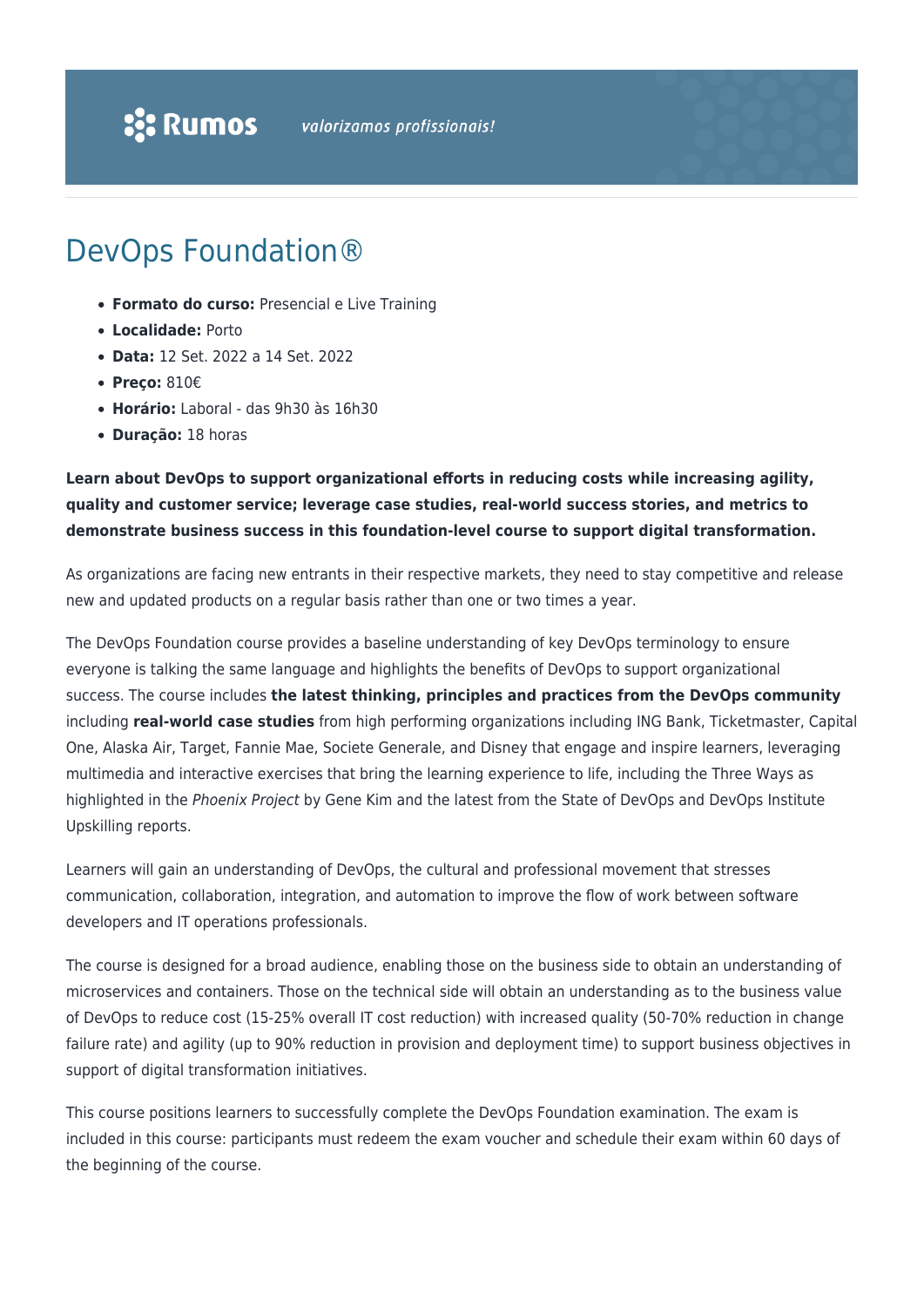### **Included:**

- Eighteen (18) hours of instructor-led training and exercise facilitation
- Learner Manual (excellent post-class reference)
- Participation in unique exercises designed to apply concepts
- Sample documents, templates, tools and techniques
- Exam Voucher

### **Certification Exam**

Web-based, open book examination, consisting of 40 multiple-choice questions with a 60 minute duration. Successful passing (65% score) leads to the **DevOps Foundation Certificate**. The certification is governed and maintained by the DevOps Institute.

### **Benefits for Individuals**

#### **Understand:**

- Common DevOps concepts and terminology
- o Benefits to the business and IT
- $\circ$  Continuous Integration, Continuous Delivery, testing, security and the Three Ways
- DevOps relationship to Agile, Lean and ITSM
- o Improved workflows, communication, and feedback loops
- $\circ$  Automation practices including deployment pipelines and DevOps toolchains
- Scaling DevOps for the enterprise
- **Demonstrate:**
	- Entry-level of DevOps knowledge

#### **Benefits for Organizations**

- Shorter development cycles, faster innovation
- Reduced deployment failures, rollbacks, and time to recover
- Improved communication and collaboration
- Increased efficiencies
- Reduced costs and IT headcount



# Destinatários

The target audience for the DevOps Foundation course includes Management, Operations, Developers, QA and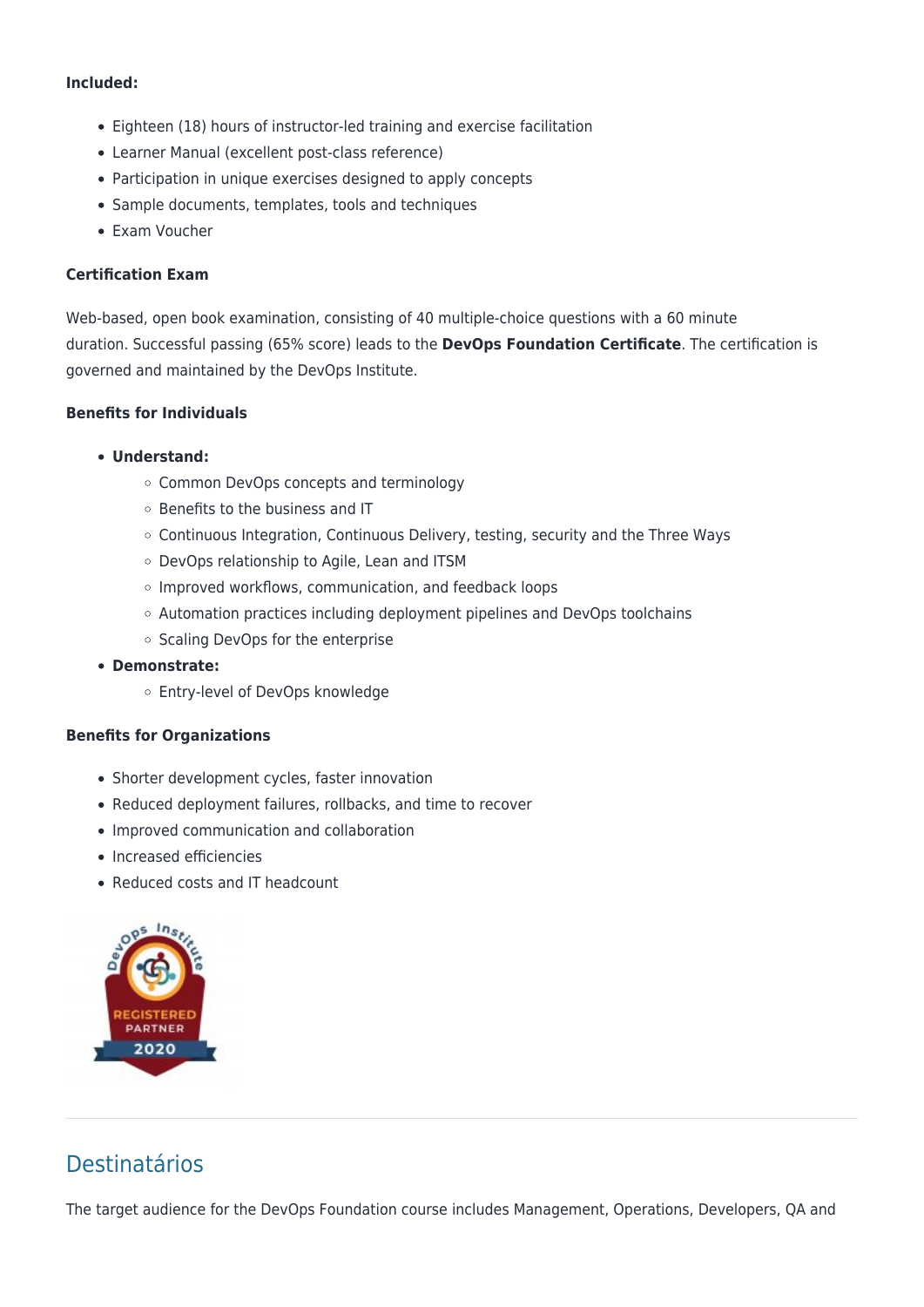Testing professionals such as:

- Individuals involved in IT development, IT operations or IT service management
- Individuals who require an understanding of DevOps principles
- IT professionals working within, or about to enter, an Agile Service Design Environment
- The following IT roles: Automation Architects, Application Developers, Business Analysts, Business Managers, Business Stakeholders, Change Agents, Consultants, DevOps Consultants, DevOps Engineers, Infrastructure Architects, Integration Specialists, IT Directors, IT Managers, IT Operations, IT Team Leaders, Lean Coaches, Network Administrators, Operations Managers, Project Managers, Release Engineers, Software Developers, Software Testers/QA, System Administrators, Systems Engineers, System Integrators, Tool Providers

# Pré-requisitos

Familiarity with IT terminology and IT related work experience are recommended.

# **Objectivos**

The learning objectives for DevOps Foundation include an understanding of:

- DevOps objectives and vocabulary
- Benefits to the business and IT
- Principles and practices including Continuous Integration, Continuous Delivery, testing, security and the Three Ways
- DevOps relationship to Agile, Lean and ITSM
- Improved workflows, communication and feedback loops
- Automation practices including deployment pipelines and DevOps toolchains
- Scaling DevOps for the enterprise
- Critical success factors and key performance indicators
- Real-life examples and results

### Programa

- **Exploring DevOps**
	- Defining DevOps
	- Why Does DevOps Matter?
- **Core DevOps Principles**
	- The Three Ways
	- The First Way
	- o The Theory of Constraints
	- The Second Way